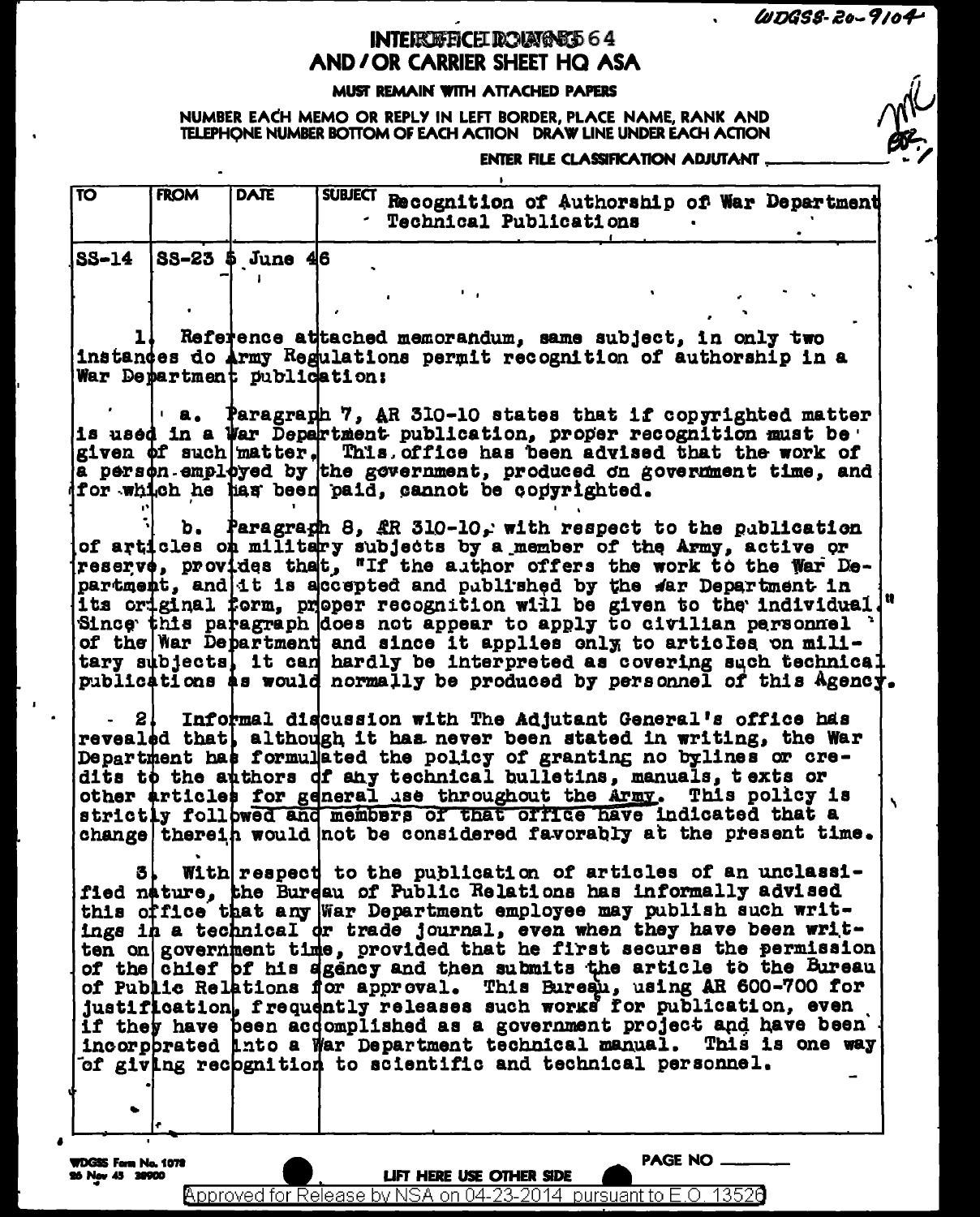|    | ΤΟ        | <b>FROM</b> | <b>DATE</b>                                                                                                                                                                                                                                                                                                                                                                                                                                                                                                                                                                                                                                                                                                                                                                                                                                                                                                                                                                                                                                                                  |  | SUBJECT REF ID: A65564 |                                           |  |  |  |
|----|-----------|-------------|------------------------------------------------------------------------------------------------------------------------------------------------------------------------------------------------------------------------------------------------------------------------------------------------------------------------------------------------------------------------------------------------------------------------------------------------------------------------------------------------------------------------------------------------------------------------------------------------------------------------------------------------------------------------------------------------------------------------------------------------------------------------------------------------------------------------------------------------------------------------------------------------------------------------------------------------------------------------------------------------------------------------------------------------------------------------------|--|------------------------|-------------------------------------------|--|--|--|
|    |           |             |                                                                                                                                                                                                                                                                                                                                                                                                                                                                                                                                                                                                                                                                                                                                                                                                                                                                                                                                                                                                                                                                              |  |                        |                                           |  |  |  |
|    |           |             |                                                                                                                                                                                                                                                                                                                                                                                                                                                                                                                                                                                                                                                                                                                                                                                                                                                                                                                                                                                                                                                                              |  |                        |                                           |  |  |  |
|    |           |             | Although it is considered that a change of policy regarding<br>recognition of authorship of war. Department manuals might be desira-                                                                                                                                                                                                                                                                                                                                                                                                                                                                                                                                                                                                                                                                                                                                                                                                                                                                                                                                         |  |                        |                                           |  |  |  |
|    |           |             | ble. it is not thought advisable that this agency initiate a request                                                                                                                                                                                                                                                                                                                                                                                                                                                                                                                                                                                                                                                                                                                                                                                                                                                                                                                                                                                                         |  |                        |                                           |  |  |  |
|    |           |             | for revision of the policy since the Army Security Agency does not<br>publish a great number of manuals for general distribution throughout                                                                                                                                                                                                                                                                                                                                                                                                                                                                                                                                                                                                                                                                                                                                                                                                                                                                                                                                  |  |                        |                                           |  |  |  |
|    |           |             | the Army, It must also be appreciated that personnel of Army Security                                                                                                                                                                                                                                                                                                                                                                                                                                                                                                                                                                                                                                                                                                                                                                                                                                                                                                                                                                                                        |  |                        |                                           |  |  |  |
|    |           |             | Agency have voluntarilly sacrificed a certain degree of their liberty<br>of public expression by their entrance on duty with this Agency.                                                                                                                                                                                                                                                                                                                                                                                                                                                                                                                                                                                                                                                                                                                                                                                                                                                                                                                                    |  |                        |                                           |  |  |  |
|    |           |             |                                                                                                                                                                                                                                                                                                                                                                                                                                                                                                                                                                                                                                                                                                                                                                                                                                                                                                                                                                                                                                                                              |  |                        |                                           |  |  |  |
|    |           |             |                                                                                                                                                                                                                                                                                                                                                                                                                                                                                                                                                                                                                                                                                                                                                                                                                                                                                                                                                                                                                                                                              |  |                        |                                           |  |  |  |
|    |           |             |                                                                                                                                                                                                                                                                                                                                                                                                                                                                                                                                                                                                                                                                                                                                                                                                                                                                                                                                                                                                                                                                              |  |                        |                                           |  |  |  |
|    | Incl(1)   |             | Memo Subj "Recognition of                                                                                                                                                                                                                                                                                                                                                                                                                                                                                                                                                                                                                                                                                                                                                                                                                                                                                                                                                                                                                                                    |  |                        | GEORGE A -BICHEI<br>Colonel, Signal Corps |  |  |  |
|    |           |             | Authorship of War Dept.                                                                                                                                                                                                                                                                                                                                                                                                                                                                                                                                                                                                                                                                                                                                                                                                                                                                                                                                                                                                                                                      |  |                        | Deputy Chief, Army Security Agency        |  |  |  |
|    |           |             | Technical Publications"                                                                                                                                                                                                                                                                                                                                                                                                                                                                                                                                                                                                                                                                                                                                                                                                                                                                                                                                                                                                                                                      |  |                        |                                           |  |  |  |
|    |           |             |                                                                                                                                                                                                                                                                                                                                                                                                                                                                                                                                                                                                                                                                                                                                                                                                                                                                                                                                                                                                                                                                              |  |                        |                                           |  |  |  |
| 2. |           |             | AS-23   AS-14   27 June                                                                                                                                                                                                                                                                                                                                                                                                                                                                                                                                                                                                                                                                                                                                                                                                                                                                                                                                                                                                                                                      |  |                        |                                           |  |  |  |
|    |           |             | 1946                                                                                                                                                                                                                                                                                                                                                                                                                                                                                                                                                                                                                                                                                                                                                                                                                                                                                                                                                                                                                                                                         |  |                        |                                           |  |  |  |
|    |           |             |                                                                                                                                                                                                                                                                                                                                                                                                                                                                                                                                                                                                                                                                                                                                                                                                                                                                                                                                                                                                                                                                              |  |                        |                                           |  |  |  |
|    | l.<br>2.I |             | With reference to paragraph 2 of SS-23's remarks, it is noted<br>that the Adjutant General has issued no written policy in this matter,<br>but would look with disfavor on any change in the non-written under-<br>standing on such publication. However, this policy seems to be con-<br>fined to publications   "for general use throughout the Army." Now it<br>is belipved that for the highly specialized publications which would<br>be written by ASA personnel, the distribution of which would be con-<br>fined to the equivalent of Top Secret Cream circles, the Adjutant<br>General <sup>'s</sup> unvritten policy does not apply, and that the Chieff of<br>ASA can prescribe his own policy in this regard. Later, agreement<br>with the Navy and the British might serve to enlarge the circle of<br>writers and readers, so that the same policy would be in force in all<br>three SIGINT centers.<br>The publication field available to ASA personnel would then<br>comprise two categories:<br>a. Unclassified articles which would be subject to approval |  |                        |                                           |  |  |  |
|    | المواري   |             | of the War Department Bureau of Publications as outlined in para-<br>graph 3 of SS-23's remarks, and<br>b. Chassified articles for limited SIGINT circulation.                                                                                                                                                                                                                                                                                                                                                                                                                                                                                                                                                                                                                                                                                                                                                                                                                                                                                                               |  |                        |                                           |  |  |  |
|    |           |             |                                                                                                                                                                                                                                                                                                                                                                                                                                                                                                                                                                                                                                                                                                                                                                                                                                                                                                                                                                                                                                                                              |  |                        |                                           |  |  |  |
|    | 3.I       |             | The concluding remarks of paragraph 4 of SS-23's comments<br>state that personnel have knowingly sacrificed a certain degree of                                                                                                                                                                                                                                                                                                                                                                                                                                                                                                                                                                                                                                                                                                                                                                                                                                                                                                                                              |  |                        |                                           |  |  |  |

PAGE NO 2

Ŷ.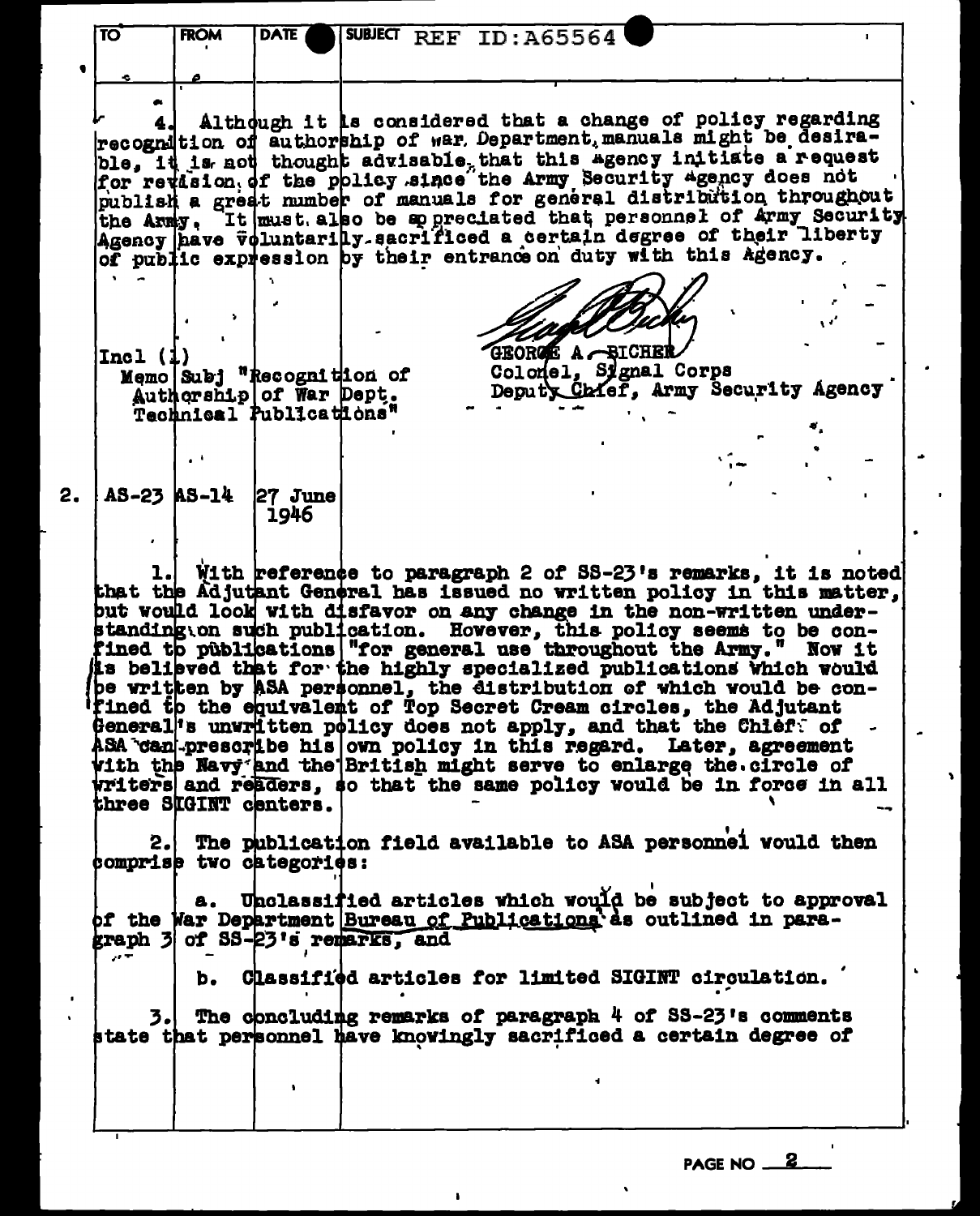**INTEREXFICEDROMOTOGG** AND / OR CARRIER SHEET HO ASA

## **MUST REMAIN WITH ATTACHED PAPERS**

NUMBER EACH MEMO OR REPLY IN LEFT BORDER, PLACE NAME, RANK AND TELEPHONE NUMBER BOTTOM OF EACH ACTION DRAW LINE UNDER EACH ACTION

**ENTER FILE CLASSIFICATION ADJUTANT.** 

|   | TO               | <b>FROM</b> | <b>DATE</b><br>  AS-23   AS-14   27 June<br>אומר | <b>SUBJECT</b><br>Recognition of Authorship of War<br>Department Technical Publications |  |
|---|------------------|-------------|--------------------------------------------------|-----------------------------------------------------------------------------------------|--|
|   |                  |             | ॸॹॼ                                              |                                                                                         |  |
| 2 | <b>continued</b> |             |                                                  | -                                                                                       |  |

liberty of public expression upon entrance on duty at ASA. It is precisely for this reason then that this personnel should get proper credit within its own narrow confines. "A prophet should not be without honor in his own country", and as a morale factor this has tremendous implications.

It is, therefore, recommended that the Chief of ASA adopt the policy of authorizing bylines or credits to the authors of technical bulletins, manuals, texts or other classified articles which are intended for use only within ASA, and of encouraging the writing of unclassified articles in accordance with already prescribed policy

WILLIAM F. FRIEDMAN Director of Communications Research

3

PAGE NO.

بران استحملت

 $3.$  $A3 - L$  $\Delta S - 23$ 22 Jul 46

> 1. It is desired that classified manuals and papers published by the condity Agency adhere to the War Department policy of granting no bylines or It is desired that classified manuals and papers published by the Army

2. Formulation of policy on format for above mentioned documents rests with Organization and Training Section, Staff. Appropriate regulations will be promulgated.

**1** Incl  $n/c$ 

HAROTJ) G.

Colonel. Signal (orps Chief, Army Security Agency

LIFT HERE USE OTHER SIDE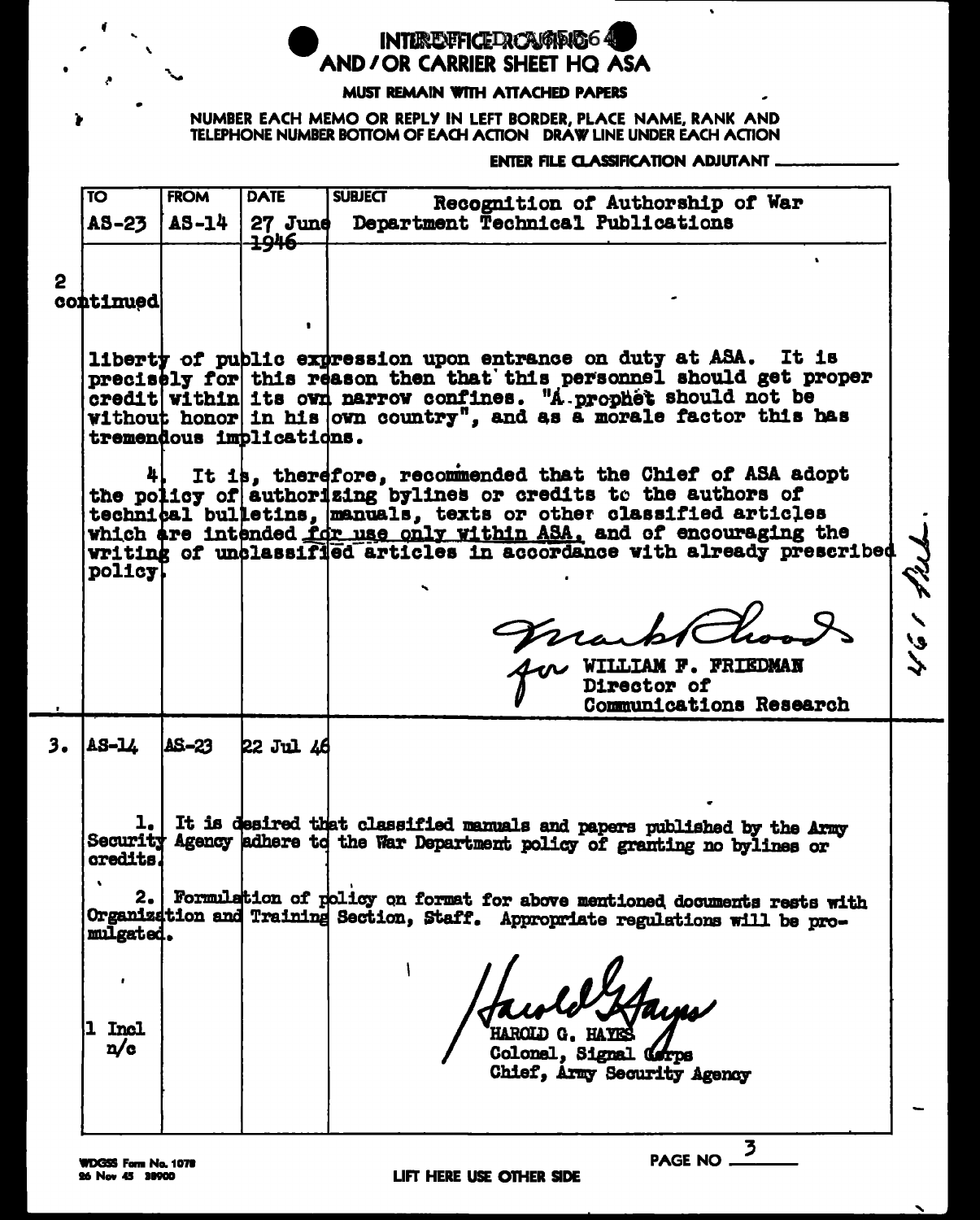ï



 $\frac{2}{\sqrt{2}}$ 

ſ.

Recognition of Authorship of War Department Technical Publications

With very rare exceptions, all War Department and U.S. Army publications are anonymous. No doubt from the very beginning it has been the unquestioned policy of the War Department and of the Army to show no indication of authorship on any documents of an official character written or produced within the military establishment and disseminated for the information, guidance, or training of its personnel. This policy has been and still is applicable to all publications, technical as well as purely administrative. The policy stems no doubt from the days when science and research in general did not play so prominent a part in warfare as it does today.

It is obvious that in the large majority of cases such a policy of anonymity of authorship can hardly be challenged. It is vise and necessary. However, in my opinion, the validity of the thesis of anonymity of authorship may be questioned in the case of purely technical documents and research papers on scientific subjects.

In the world of science, the incentive to do good research and to write good papers thereon originates in the natural craving for the approbation and esteem of one's colleagues and associates. It is hardly necessary to elaborate on this thesis and to indicate how important it is to scientists throughout the world. For the most part a man who has selected the pursuit of science as his life's work does not receive a large monetary reward. A large part of his recompense derives from an internal satisfaction in achievement; but by no means the minor part of his recompense derives from his knowledge that whatever he may write, if it be worthy of him and represents his best effort, vill carry his name as author. Scientists, indeed, derive as much satisfaction from the fact that for decades in the future their writings will serve as memorials and testimonials to their having once lived on earth as do men who cause imposing mausoleums to be erected over their graves, to serve as memorials for the same purpose.

In the Government Service as a whole, with the notable and possibly only exceptions of the military and naval services, authorship of technical documents is usually indicated. This is true in the many scientific bureaus of the various executive departments, such as the Geological Survey, the Bureau of Standards, etc. Why should not purely technical documents and research papers which do not receive a general dissemination throughout the military establishment or which do not serve "for the guidance of all concerned" show authorship?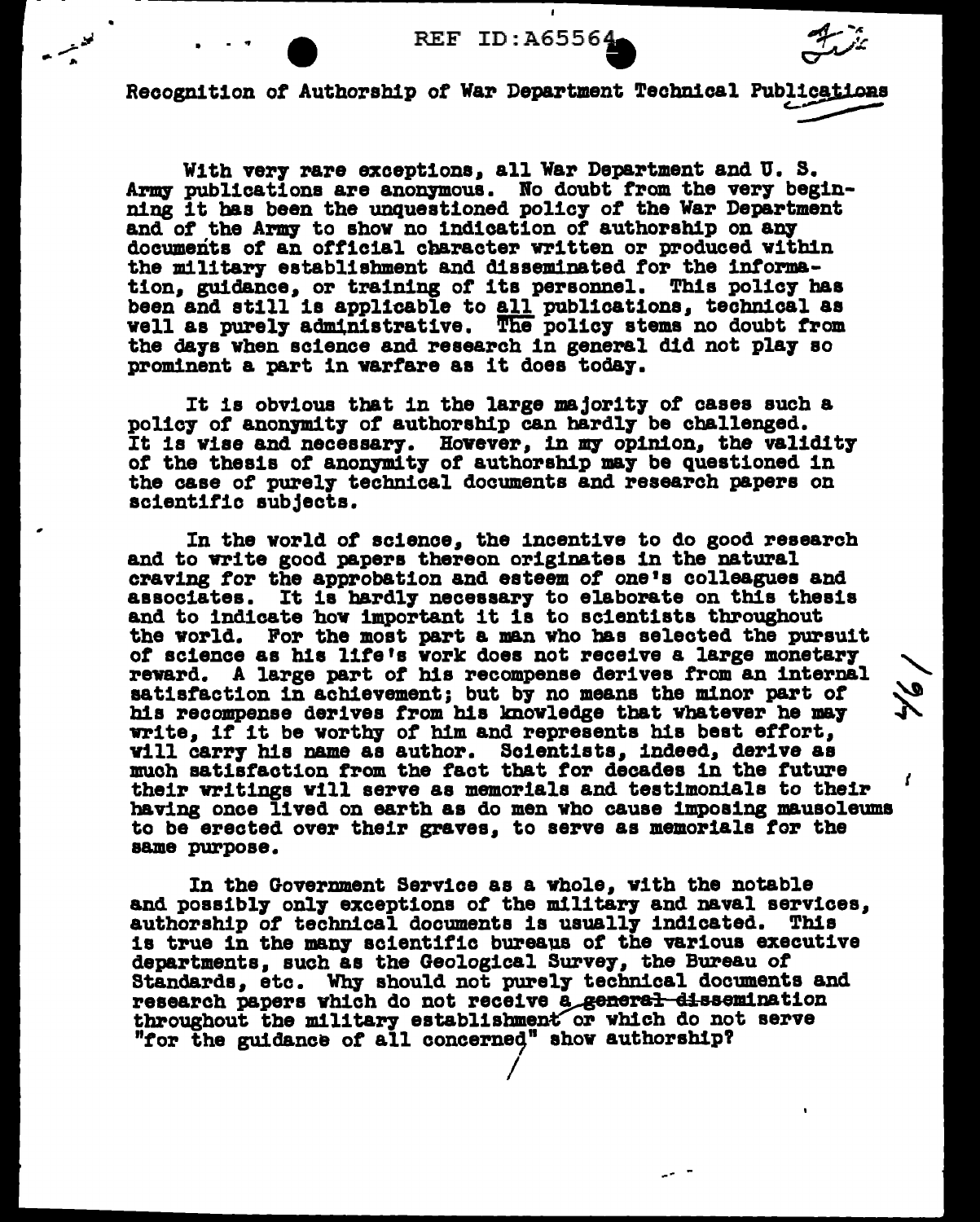$\begin{array}{c}\n\bullet & \stackrel{\circ}{\circ} & \stackrel{\circ}{\circ} \\
\bullet & \stackrel{\circ}{\circ} & \stackrel{\circ}{\circ}\n\end{array}$ 

• • 1 • REF ID: A65564<br>When it comes to the matter of indicating authorship of patentable ideas (inventions, ln other words), the War Department not onl7 does but is required to have authorship shown. The laws governing inventions and patents are quite clear in this respect and the War Department does not appear to suffer any handicaps in the administration of its business by giving credit where credit is due in the case of patentable ideas. Moreover, AR  $850 - 50$  sets forth very clearly what the rights *ot* the inventor and the rights of' the Government are. However, when authorship involves a book, document, treatise, etc., the War Department follows a far different policy. It appears a bit inconsistent.

At the present time and under the present rule of anonymity, there is not and, it seems to me, there can not be the same incentive to do an excellent piece of exposition, Where such a document is desirable. Excellent exposition requires careful thought, much labor, and the patience to vrlte, re-vrite, and then revise -- sometimes to the extent of several revisions. Why should the anonymous author take many pains to do a firstclass job? He may, of course, receive a fleeting and not too important advantage in the form *ot* some consideration vhen his superior is preparing an efficiency report. But this sort of recompense hardly fills the need for the very important sense of gratification which comes from the external recognition of a good piece of work and from the visible indication of authorship on the document. This is a more lasting sort of recompense to the real scholar and research man. An internal recognition and an inner sense of satisfaction is, in my opinion, not sufficient to spur most people to extend themselves, take the necessary pains, and to labor with words over and over again to get just the right phrase.

I think tbat a cbange in the present War Department pol1c7 would be conducive to more and better technical documents from more and better people at Army Security Agency. What steps would be necessary to bring about the necessary change? Is<br>there any Army Regulation which lays down the policy and requires anonymity? I have searched but have not been able to find such a regulation. Has the policy been of such long-standing acceptance that it is among the "unwritten laws" of the service? If so, the change would perbaps not be so difficult to make and so far as concerns purely technical documents for use within the Army Becurity Agency a ruling by the Chief of the Army Security Agency might be sufficient.

' ,

 $\mathcal{L}$ ,/

j.

Your comments on the foregoing are solicited.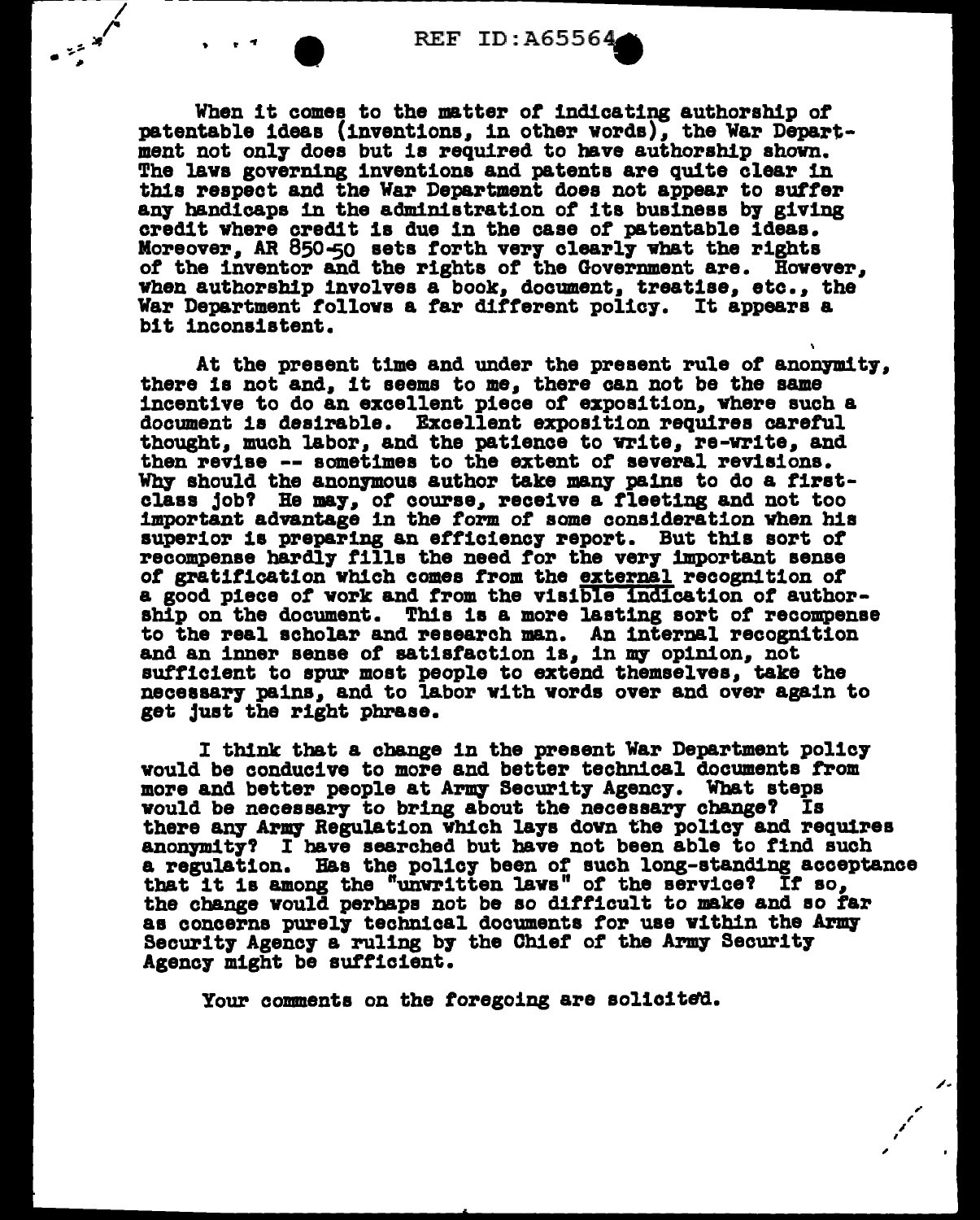ID:A65564 REF **SECHE'P** DENTILL - COM **RESTRICTET** Date a **TO** FROM TO **FROM** Chisf, AS. (10) Ch. Security Div (80) Exec O P & O Staff 11 ່ອາີ Control O (15) Ch. Materiel Br(82) Dir Comm Res 14 Ch. Protec Br 84. Asst Ch (Staff) 20 Ch, maint br 85. Ch. Pers Sec 21) Ch, Esthods Br ( 83) Ch, Org & Tug  $221$ 1) LOI Res& Dov Div (70) The Ch, Lateriel 24 Tech Staff  $\mathbf{21}$ Ch. Plans& Oper(23) Ch. Ciph & Ciph Br(72) Adjutant, ASA 26)  $Cr, Int$  Squip  $0r(73)$ Ch. Fiscal See(25) Ch. Elec & Elec Br( $74$ ). Ch, Sec Cont 27 Ch, Lab Serv Dr 【75】 Asst Ch (Oper) (60 Ch.C'logic Br  $(76)$ 1 pch, Intel Div (90) Ch. Per & Thg Br (ol) Ch. Int Cont Br (94) Ch. Supply Br (62) Ch, Crypt Br 93 CO. Arlington H S(40) Ch. Lab Br '91.  $(5c)$ 2d Sig Sorv-Be  $Ch. I & D Br$ (95) Ch, machine pr(92) Information & file As discussed As requested Recommondation Concurrence by comments Signature if anoroved Information & forwarding Your action by Information & return Info upon which to base reply y am **Kierka** 6 **Rebe**th